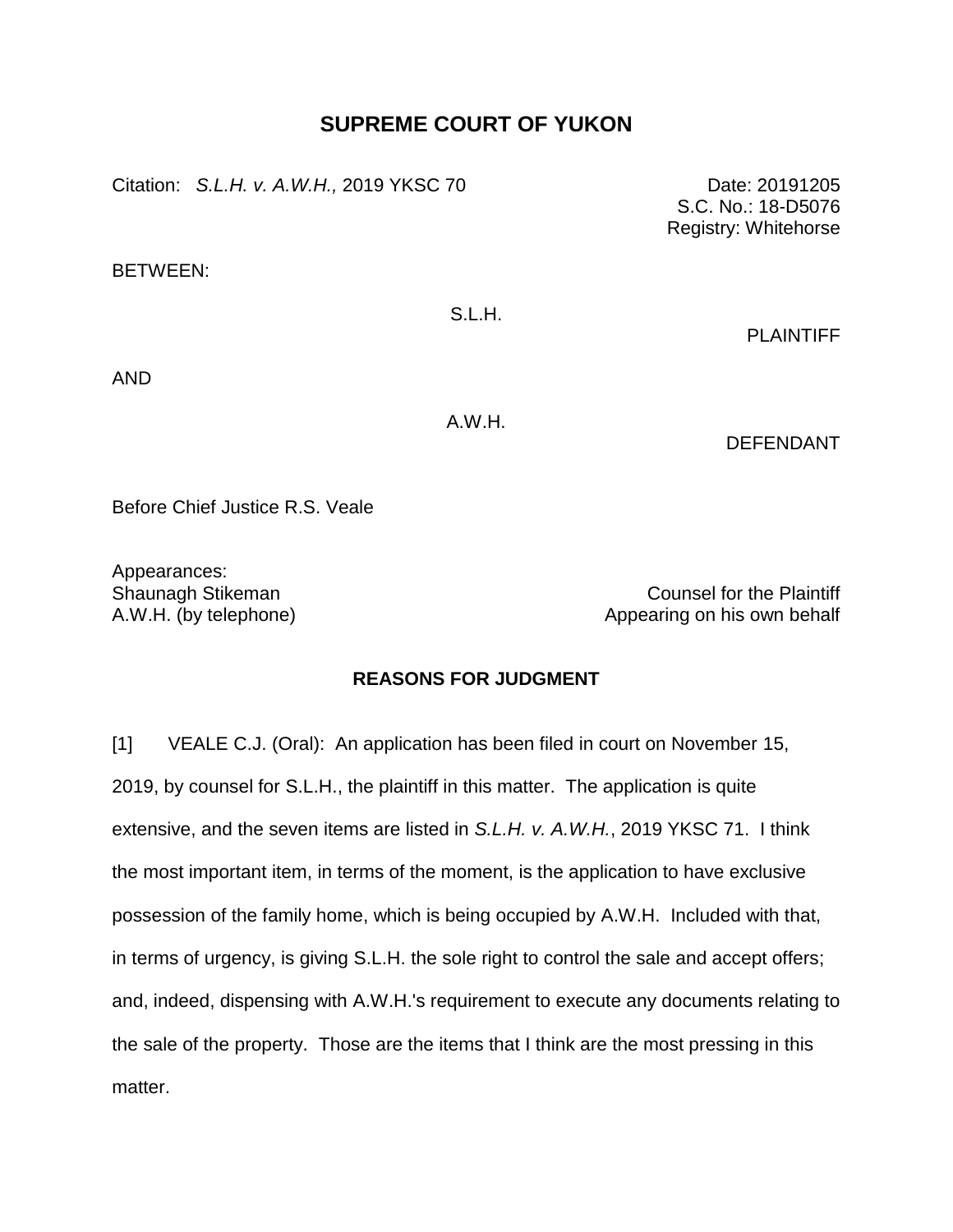[2] There are several other items. Ms. Stikeman, counsel for S.L.H., has indicated that she does not seek to proceed today with those matters, as they are not as pressing as the application for exclusive possession of the family home.

[3] A.W.H. does not have a lawyer; however, he is familiar with court procedures. He is seeking an adjournment of this application based on medical grounds. He was involved in this case with Justice Aston for a week in July 2019, so he is familiar with how courts proceed. He is on the phone now. He has provided letters from his doctor and a significant argument with respect to the merits of the application, as well as a copy of a case management conference with Justice Aston that took place on

September 20, 2019.

[4] Let me deal with the two letters from the doctor. I have indicated to A.W.H. that

these matters should come before this Court in sworn affidavits — it has not come in

that fashion — but the first letter from his doctor dated December 3, 2019, reads:

To whom it may concern,

I am a primary care physician of [A.W.H.]. For medical reasons he is unable to attend court from December 3 until at least December 9, 2019.

[5] The second letter says:

To whom it may concern,

I am the primary care physician of [A.W.H.]. He has a permanent disability and is currently not able to work at any capacity.

[6] I think that information in the second letter has been before the Court for some time. That is not new.

[7] I think the other matter that has to be addressed is the anticipation of

Justice Aston, particularly in para. 21 of his Reasons for Judgment that were filed on